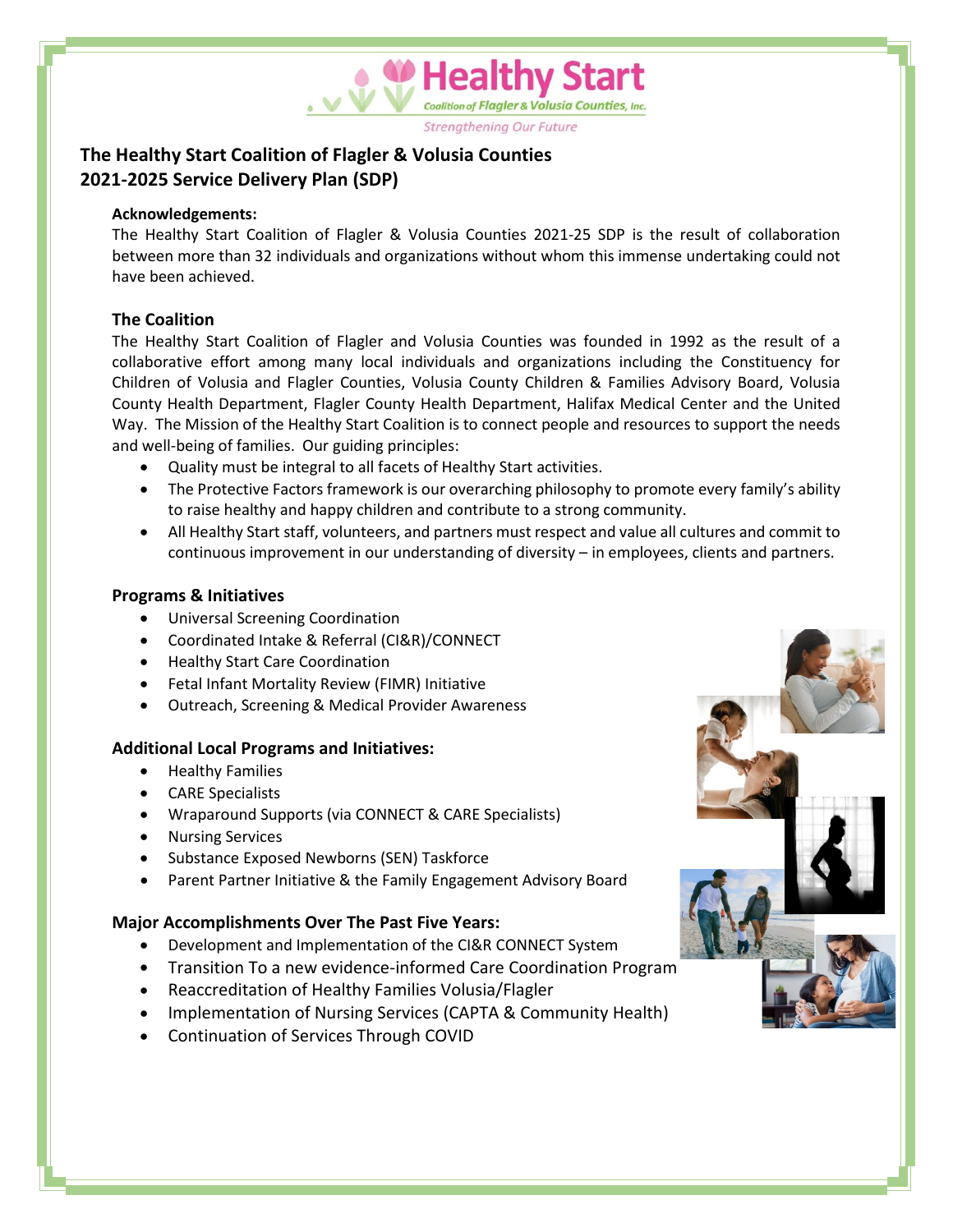#### **Community Survey Data:**

When asked the most frequently requested additional services by clients, frontline staff reported:

- Car Seats/Pack & Plays, Diapers (22%)
- Counseling, Mental Health and Substance Use Treatment (22%)
- Childcare (20%)
- WIC, Food Stamps, Financial Assistance (14%) if you count Medicaid (22%)

Finally, when asked their own opinions of additional services needed staff requested more: Counseling, Mental Health and Substance Use Treatment (26%), Housing (22%), and Parenting Supports (22%)

Volusia and Flagler leaders identified the Parent Partner program, Healthy Families and Care Coordination as being the three best programs or supports provided by the Healthy Start Coalition of Flagler & Volusia Counties. When asked what programs/initiatives should be expanded if resources were available, the following services represented the top (5) choices selected:

- 1) Doula/Midwifery Services,
- 2) Other Programs/Services
- 3) Peer support
- 4) Direct care/nursing (tie)
- 4) Parent/family engagement activities (tie)

Interestingly, when asked about their perceptions as to whether Flagler and Volusia Counties have wellcoordinated approaches to maternal and child health initiatives the mean score from Leadership of Community Partner organizations for Flagler County was 3.0. Conversely Volusia County had a mean score of 4.08 on the same question. There were also anecdotal comments from frontline staff regarding the absence of 'presence' of The Healthy Start Coalition of Flagler & Volusia Counties in Flagler County. Healthy Start programs are serving significant numbers of women and families in Flagler County, however a disconnect seems to exist between actions taking place and visible presence/community awareness.

#### **2021-2025 Selected Indicators, Status & 5 Year Goals**

Priorities for the 2021-25 plan were established based on extensive review of the data, discussion of resources and priorities and known gaps in services. Throughout the planning period Healthy Start staff and Service Delivery Plan Workgroup members reviewed the data on existing priorities and indicator goals to determine progress, assess which strategies should be expanded upon and explore new initiatives and goals that data indicates are needed.

- Infant Mortality
- Maternal Mortality
- Breastfeeding Initiation
- Low Birth Weight
- Entry into Prenatal Care

#### **Additional Potential Initiatives**

As a result of activities by the FL Association of Healthy Start Coalitions, legislative actions and other opportunities, the following programs and initiatives are expected to 'roll out' statewide as well as in Volusia and Flagler Counties within the next 6-12 months.

- FIMR expansion
- Fatherhood Initiatives
- Doula program/billing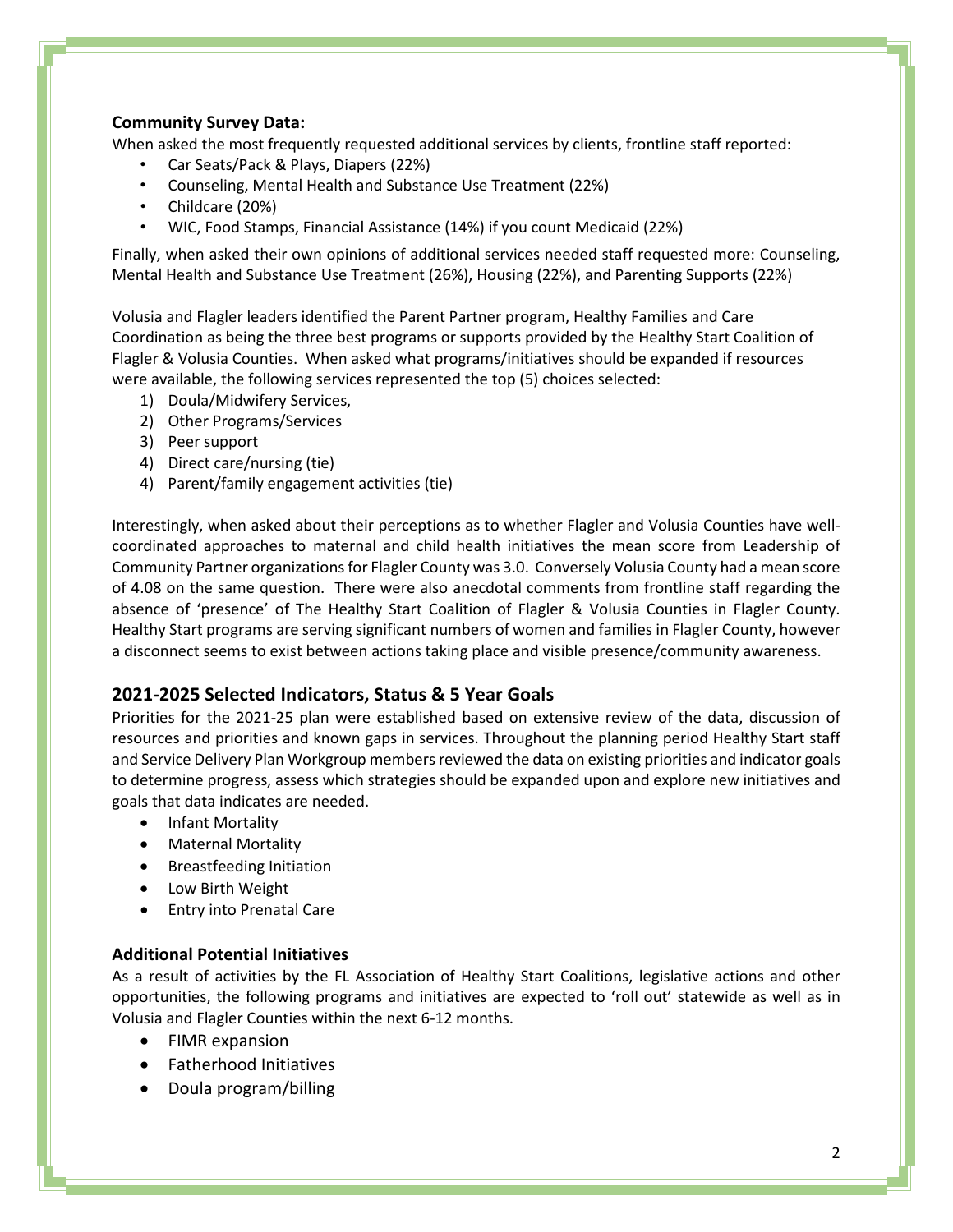| <b>SELECTED HEALTH INDICATORS</b>             | 2016 STATUS                     |         | <b>CURRENT STATUS*</b>          | <b>SERVICE</b><br><b>AREA</b><br>5-YEAR<br><b>GOALS</b> | <b>SERVICE</b><br><b>AREA</b><br>5-YEAR<br><b>GOALS</b> |
|-----------------------------------------------|---------------------------------|---------|---------------------------------|---------------------------------------------------------|---------------------------------------------------------|
|                                               | Local<br><b>Volusia/Flagler</b> | FL.     | Local<br><b>Volusia/Flagler</b> | 2017-2021                                               | 2021-2025                                               |
| <b>Reduce Infant Mortality Rate**</b>         | $4.5***$                        | $6.0**$ | $6.2/6.5**$                     | 4.5                                                     | 5.5                                                     |
| <b>Reduce Maternal Mortality Rate**</b>       | 26.9/0.0**                      | 20.1    | 40.7/40.6**                     | N/A                                                     | 25.0                                                    |
| <b>Increase Breastfeeding Initiation</b>      | 78.3%/86.0%                     | 86%     | 79.8%/81.5%                     | N/A                                                     | 87%                                                     |
| <b>Reduce Low Birth Weight</b>                | 8.7%/8.9%                       | 8.8     | 8.3/8.5                         | 7.2                                                     | 7.9                                                     |
| <b>Increase First Trimester Prenatal Care</b> | 72.3%                           | 75.9%   | 78.8/80.1                       | 85%                                                     | 85%                                                     |

## **Selected Health Indicators - Current Status & Goals by Planning Cycle**

\*Current Status is based upon most current data available, generally 2019 \*\*Indicates that rolling 3 year data was utilized for goal setting purposes. However, 2017-2021 Service Delivery Plan looked at single year rates

# **Selected System Indicators - Current Status & Goals by Planning Cycle**

| <b>HEALTHY START SYSTEM INDICATORS</b>            |        | <b>CURRENT</b><br>STATUS* | <b>SERVICE AREA</b><br><b>5-YEAR GOALS</b> | <b>SERVICE AREA</b><br><b>5-YEAR GOALS</b> |
|---------------------------------------------------|--------|---------------------------|--------------------------------------------|--------------------------------------------|
|                                                   |        | Local                     | 2017-2021                                  | 2021-2025                                  |
| <b>Prenatal Screening Rates (Consent)</b>         | 90.08% | 93.61%                    | 97%                                        | $>94.0\%$                                  |
| <b>Prenatal Screening Rates</b>                   | 65.01% | 80.53%                    | $>93.0\%$                                  | $>83.0\%$                                  |
| <b>Infant Screening</b>                           | 95.94% | 93.11%                    | 90.0%                                      | $>96.0\%$                                  |
| CI&R/CONNECT Completed Initial Intakes - Prenatal |        | 43.30%                    | N/A                                        | >50%                                       |
| CI&R/CONNECT Completed Initial Intakes - Infant   |        | 64.40%                    | N/A                                        | >70%                                       |
| <b>Cases referred to services - Prenatal</b>      |        | 18.86%                    | N/A                                        | $>30\%$                                    |
| <b>Cases referred to services - Infant</b>        |        | 30.77%                    | N/A                                        | >40%                                       |